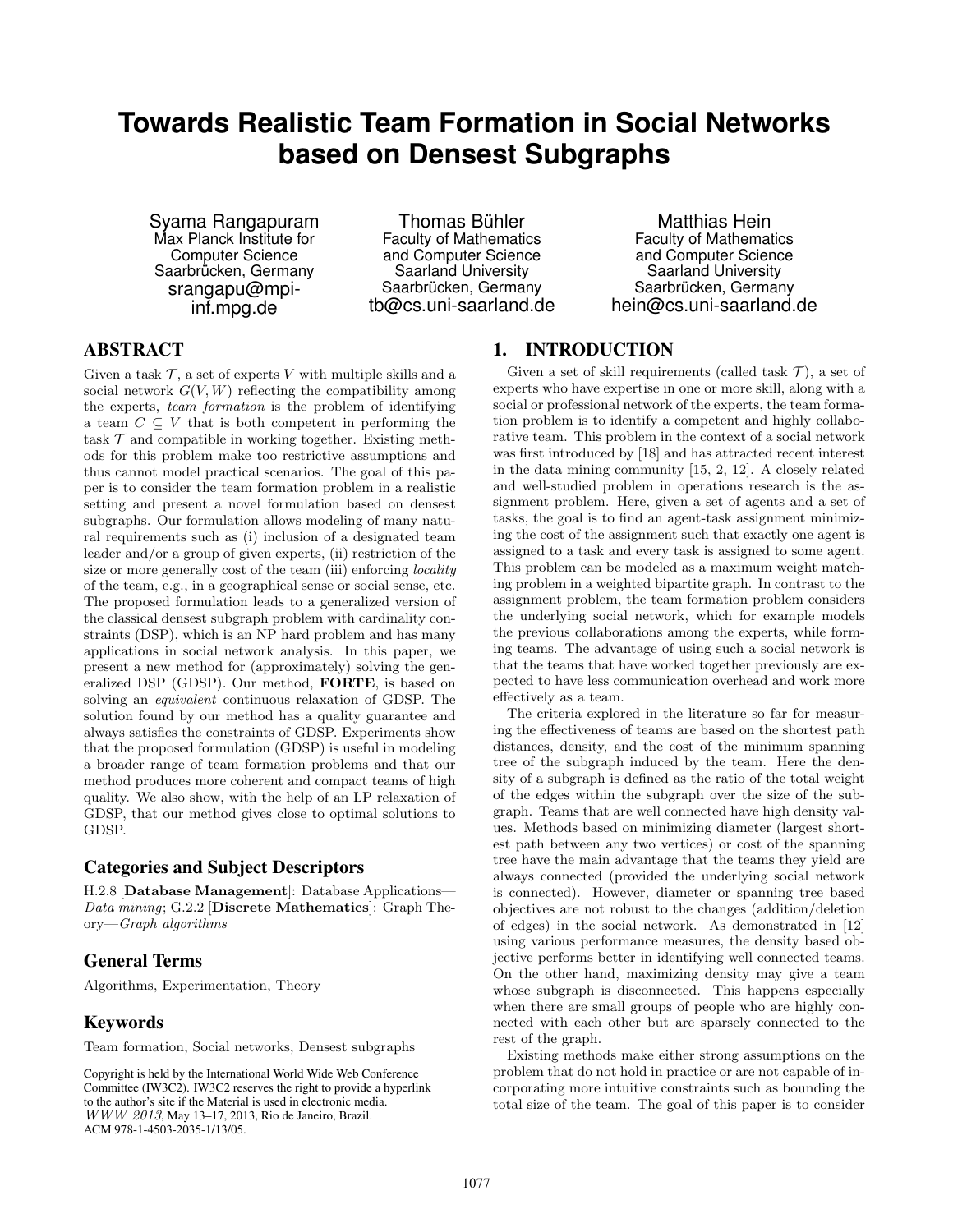the team formation problem in a more realistic setting and present a novel formulation based on a generalization of the densest subgraph problem. Our formulation allows modeling of many realistic requirements such as (i) inclusion of a designated team leader and/or a group of given experts, (ii) restriction on the size or more generally cost of the team (iii) enforcing *locality* of the team, e.g., in a geographical sense or social sense, etc. In fact most of the future directions pointed out by [12] are covered in our formulation.

### **2. RELATED WORK**

The first work [18] in the team formation problem in the presence of a social network presents greedy algorithms for minimizing the diameter and the cost of the minimum spanning tree (MST) induced by the team. While the greedy algorithm for minimizing the diameter has an approximation guarantee of two, no guarantee is proven for the MST algorithm. However, [18] impose the strong assumption that a skill requirement of a task can be fulfilled by a single person; thus a more natural requirement such as "at least  $k$  experts of skill s are needed for the task" cannot be handled by their method. This shortcoming has been addressed in [12], which presents a 2-approximation algorithm for a slightly more general problem that can accommodate the above requirement. However, both algorithms cannot handle an upper bound constraint on the team size. On the other hand, the solutions obtained by all these algorithms (including the MST algorithm) can be shown to be connected subgraphs if the underlying social graph is connected.

Two new formulations are proposed in [15] based on the shortest path distances between the nodes of the graph. The first formulation assumes that experts from each skill have to communicate with every expert from the other skill and thus minimizes the sum of the pairwise shortest path distances between experts belonging to different skills. They prove that this problem is NP-hard and provide a greedy algorithm with an approximation guarantee of two. The second formulation, solvable optimally in polynomial time, assumes that there is a designated team leader who has to communicate with every expert in the team and minimizes the sum of the distances only to the leader. The main shortcoming of this work is its restrictive assumption that *exactly* one expert is sufficient for each skill, which implies that the size of the found teams is always upper bounded by the number of skills in the given task, noting that an expert is allowed to have multiple skills. They exploit this assumption and (are the first to) produce top- $k$  teams that can perform the given task. However, although based on the shortest path distances, neither of the two formulations does guarantee that the solution obtained is connected.

In contrast to the distance or diameter based cost functions, [12] explore the usefulness of the density based objective in finding strongly connected teams. Using various performance measures, the superiority of the density based objective function over the diameter objective is demonstrated. The setting considered in [12] is the most general one until now but the resulting problem is shown to be NP hard. The greedy algorithms that they propose have approximation guarantees (of factor 3) for two special cases. The teams found by their algorithms are often quite large and it is not straightforward to modify their algorithms to integrate an additional upper bound constraint on the team size. Another disadvantage is that subgraphs that maximize

the density under the given constraints need not necessarily be connected.

Recently [2] considered an *online* team formation problem where tasks arrive in a sequential manner and teams have to be formed minimizing the (maximum) load on any expert across the tasks while bounding the coordination cost (a free parameter) within a team for any given task. Approximation algorithms are provided for two variants of coordinate costs: diameter cost and Steiner cost (cost of the minimum Steiner tree where the team members are the terminal nodes). While this work focusses more on the load balancing aspect, it also makes the strong assumption that a skill is covered by the team if there exists at least one expert having that skill.

All of the above methods allow only binary skill level, i.e., an expert has a skill level of either one or zero.

We point out that many methods have been developed in the operations research community for the team formation problem, [5, 9, 21, 20], but none of them explicitly considers the underlying social or professional connections among the experts. There is also literature discussing the social aspects of the team formation [10] and their influence on the evolution of communities, e.g., [4].

# **3. REALISTIC TEAM FORMATION IN SO-CIAL NETWORKS**

Now we formally define the *Team Formation* problem that we address in this paper. Let  $V$  be the set of  $n$  experts and  $G(V, W)$  be the weighted, undirected graph reflecting the relationship or previous collaboration of the experts  $V$ . Then non-negative, symmetric weight  $w_{ij} \in W$  connecting two experts  $i$  and  $j$  reflects the level of compatibility between them. The set of skills is given by  $\mathcal{A} = \{a_1, \ldots, a_p\}$ . Each expert is assumed to possess one or more skills. The nonnegative matrix  $M \in \mathbb{R}^{n \times p}$  specifies the skill levels of all experts in each skill. Note that we define the skill level on a continuous scale. If an expert  $i$  does not have skill  $j$ , then  $M_{ij} = 0$ . Moreover, we use the notation  $M_j \in \mathbb{R}^{n \times 1}$  for the j−th column of  $M$ , i.e. the vector of skill levels corresponding to skill j. A task  $\mathcal T$  is given by the set of triples  $\{(a_j, \kappa_j, \iota_j)\}_{j=1}^p$ , where  $a_j \in \mathcal{A}$ , specifying that at least  $\kappa_j$ and at most  $i_j$  of skill  $a_j$  is required to finish the given task.

Generalized team formation problem. Given a task  $\mathcal{T}$ , the generalized team formation problem is defined as finding a team  $C \subseteq V$  of experts maximizing the *collaborative compatibility* and satisfying the following constraints:

- Inclusion of a specified group: a predetermined group of experts  $S \subset V$  should be in C.
- Skill requirement: at least  $\kappa_i$  and at most  $\iota_i$  of skill  $a_i$  is required to finish the task  $\mathcal{T}$ .
- Bound on the team size: the size of the team should be smaller than or equal to b, i.e.,  $|C| \leq b$ .
- Budget constraint: total budget for finishing the task is bounded by B, i.e.,  $\sum_{i \in C} c_i \leq B$ , where  $c_i \in$  $\mathbb{R}_+$  is the cost incurred on expert *i*.
- Distance based constraint: the distance (measured according to some non-negative, symmetric function, dist) between any pair of experts in  $C$  should not be larger than  $d_0$ , i.e.,  $dist(u, v) \leq d_0, \forall u, v \in C$ .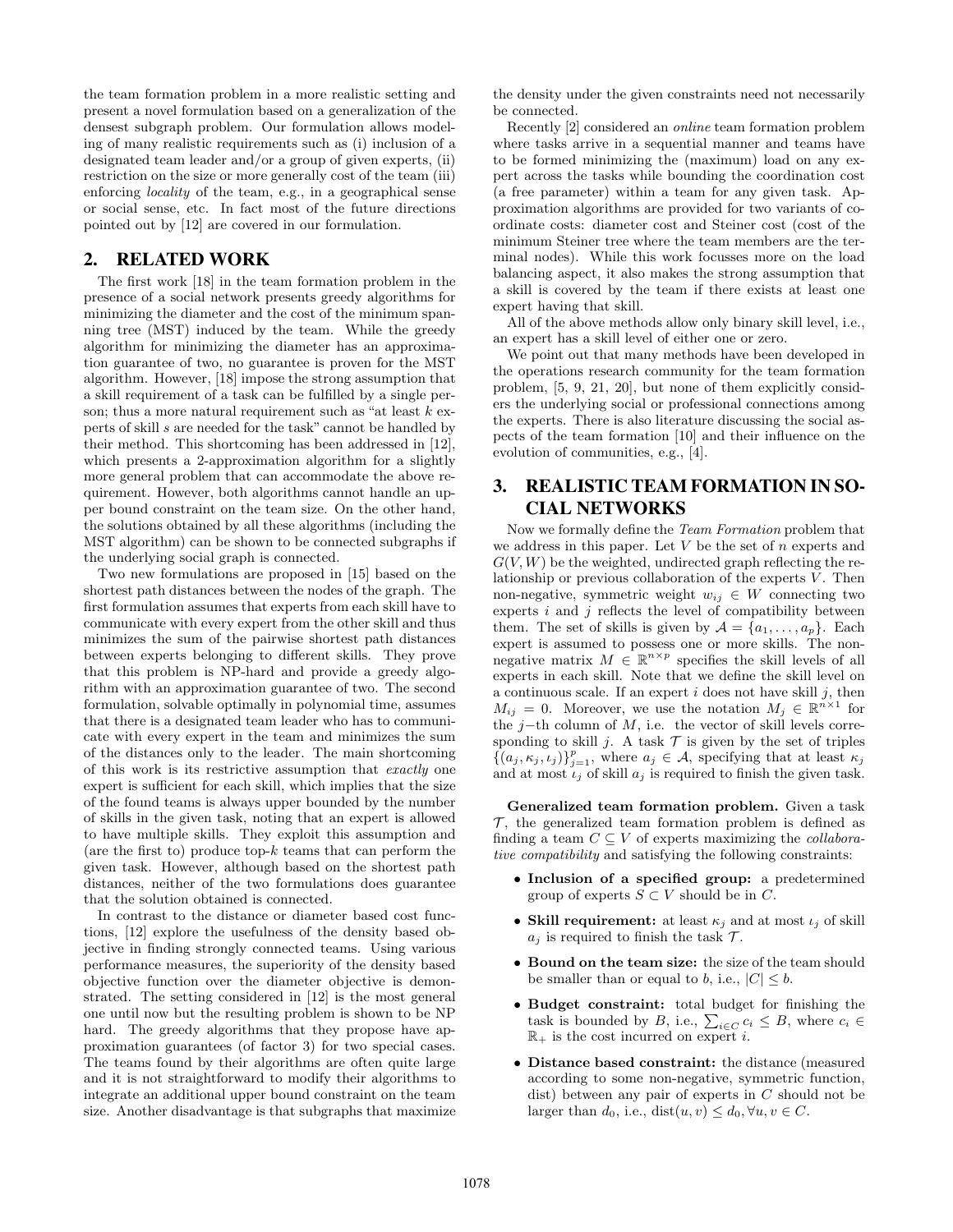Discussion of our generalized constraints. In contrast to existing methods, we also allow an upper bound on each skill and on the total team size. If the skill matrix is only allowed to be binary as in previous work, this translates into upper and lower bounds on the number of experts required for each skill. Using vertex weights, we can in fact encode more generic constraints, e.g., having a limit on the total budget of the team. It is not straightforward to extend existing methods to include any upper bound constraints. Up to our knowledge we are the first to integrate upper bound constraints, in particular on the size of the team, into the team formation problem. We think that the latter constraint is essential for realistic team formation.

Our general setting also allows a group of experts around whom the team has to be formed. This constraint often applies as the team leader is usually fixed before forming the team. Another important generalization is the inclusion of  $distance$  constraints for any general distance function<sup>1</sup>. Such a constraint can be used to enforce locality of the team e.g. in a geographical sense (the distance could be travel time) or social sense (distance in the network). Another potential application are mutual incompatibilities of team members e.g. on a personal level, which can be addressed by assigning a high distance to experts who are mutually incompatible and thus should not be put together in the same team.

We emphasize that all constraints considered in the literature are special instances of the above constraint set.

Measure of collaborative compatiblity. In this paper we use as a measure of collaborative compatibility a generalized form of the density of subgraphs, defined as

$$
density(C) := \frac{assoc(C)}{vol_g(C)} = \frac{\sum_{i,j \in C} w_{ij}}{\sum_{i \in C} g_i},
$$
 (1)

where  $w_{ij}$  is the non-negative weight of the edge between  $i$ and j and  $\mathrm{vol}_g(C)$  is defined as  $\sum_{i \in C} g_i$ , with  $g_i$  being the positive weight of the vertex *i*. We recover the original density formulation, via  $g_i = 1, \forall i \in V$ . We use the relation, assoc $(C) = \text{vol}_d(C) - \text{cut}(C, V \backslash C)$ , where  $d_i = \sum_{j=1}^n w_{ij}$  is the degree of vertex i and  $\text{cut}(A, B) := \sum_{i \in A, j \in B} w_{ij}$ .

Discussion of density based objective. As pointed out in [12], the density based objective possesses useful properties like strict monotonicity and robustness. In case of the density based objective, if an edge gets added (because of a new collaboration) or deleted (because of newly found incompatibility) the density of the subgraphs involving this edge necessarily increases resp. decreases, which is not true for the diameter based objective. In contrast to density based objective, the impact of small changes in graph structure is more severe in the case of diameter objective [12].

The generalized density that we use here leads to further modeling freedom as it enables to give weights to the experts according to their expertise. By giving smaller weight to those with high expertise, one can obtain solutions that not only satisfy the given skill requirements but also give preference to the more competent team members (i.e. the ones having smaller weights).

Problem Formulation. Using the notation introduced above, an instance of the team formation problem based on the generalized density can be formulated as

$$
\max_{C \subseteq V} \frac{\operatorname{assoc}(C)}{\operatorname{vol}_g(C)}\tag{2}
$$
\n
$$
\text{subject to}: S \subseteq C
$$

$$
\kappa_j \le \text{vol}_{M_j}(C) \le \iota_j, \quad \forall j \in \{1, ..., p\}
$$
  
\n
$$
|C| \le b
$$
  
\n
$$
\text{vol}_c(C) \le B
$$
  
\n
$$
\text{dist}(u, v) \le d_0, \quad \forall u, v \in C,
$$

Note that the upper bound constraints on the team size and the budget can be rewritten as skill constraints and can be incorporated into the skill matrix  $M$  accordingly. Thus, without loss of generality, we omit the budget and size constraints from now on, for the sake of brevity. Moreover, since  $S$  is required to be part of the solution, we can assume that  $dist(u, v) \leq d_0, \forall u, v \in S$ , otherwise the above problem is infeasible. The distance constraint also implies that any  $u \in V$  for which  $dist(u, s) > d_0$ , for some  $s \in S$ , cannot be a part of the solution. Thus, we again assume wlog that there is no such  $u \in V$ ; otherwise such vertices can be eliminated without changing the solution of problem (2).

Our formulation (2) is a generalized version of the classical densest subgraph problem (DSP), which has many applications in graph analysis, e.g., see [19]. The simplest version of DSP is the problem of finding a densest subgraph (without any constraints on the solution), which can be solved optimally in polynomial time  $[13]$ . The densest-k-subgraph problem, which requires the solution to contain exactly  $k$ vertices, is a notoriously hard problem in this class and has been shown not to admit a polynomial time approximation scheme [16]. Recently, it has been shown that the densest subgraph problem with an upper bound on the size is as hard as the densest-k-subgraph problem  $[17]$ . However, the densest subgraph problem with a lower bound constraint has a 2-approximation algorithm [17]. It is based on solving a sequence of unconstrained densest subgraph problems. They also show that there exists a linear programming relaxation for this problem achieving the same approximation guarantee.

Recently [12] considered the following generalized version of the densest subgraph problem with lower bound constraints in the context of team formation problem:

$$
\max_{C \subseteq V} \frac{\operatorname{assoc}(C)}{\operatorname{vol}_g(C)} \tag{3}
$$
\n
$$
\text{subject to: } \operatorname{vol}_{M_j}(C) \ge \kappa_j, \quad \forall j \in \{1, \dots, p\}
$$

where M is the *binary* skill matrix. They extend the greedy method of [17] and show that it achieves a 3-approximation guarantee for some special cases of this problem. [8] recently improved the approximation guarantee of the greedy algorithm of [12] for problem (3) to a factor 2. The time complexity of this greedy algorithm is  $O(kn^3)$ , where *n* is the number of experts and  $\overline{k} := \sum_{j=1}^m k_j$  is the minimum number of experts required.

Direct integration of subset constraint. The subset constraint can be integrated into the objective by directly working on the subgraph  $G'$  induced by the vertex set  $V' =$ 

<sup>&</sup>lt;sup>1</sup>The distance function need not satisfy the triangle inequality.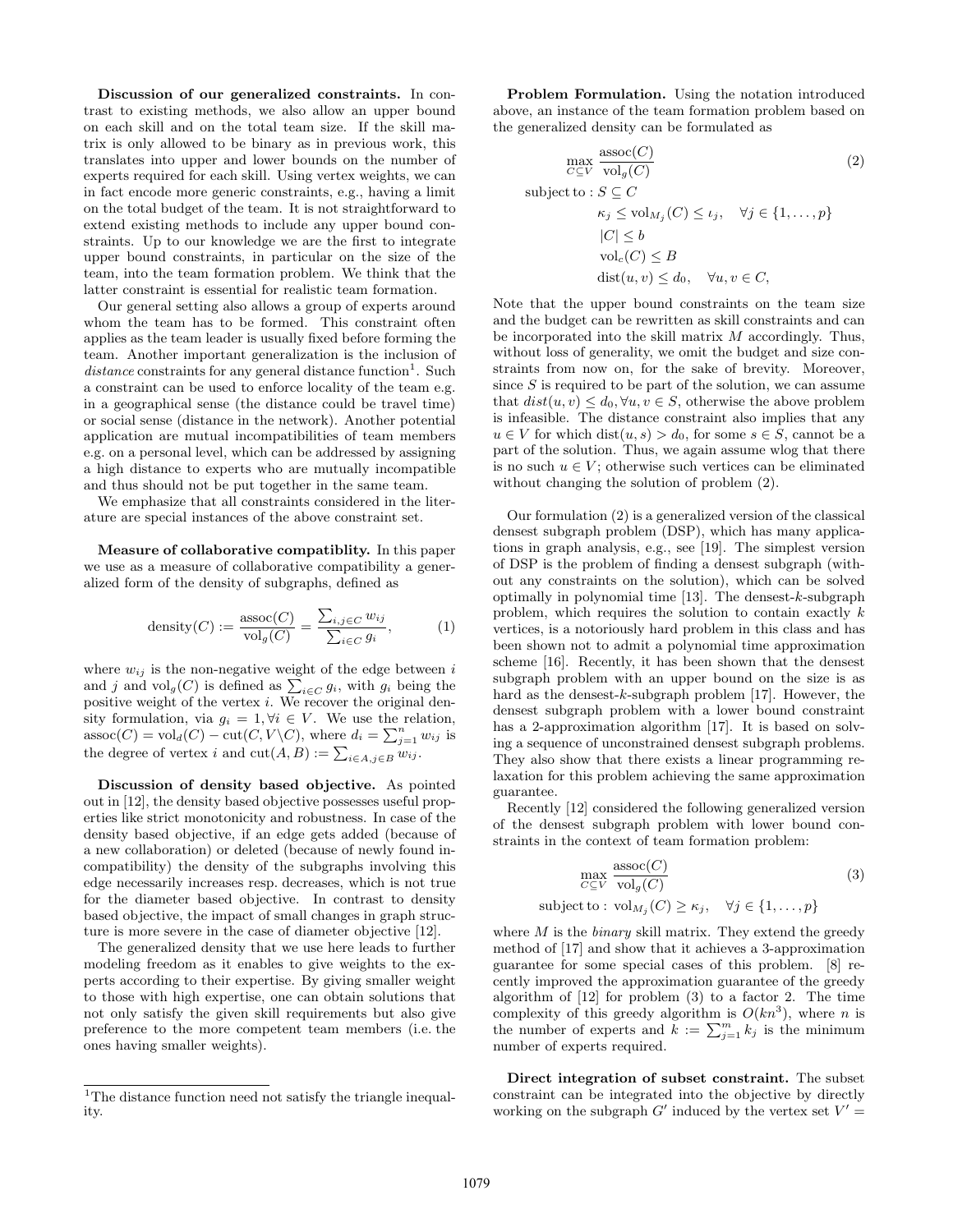$V \ S$ . Note that any  $C \subset V$  that contains S can be written as  $C = A \cup S$ , for  $A \subset V'$ . We now reformulate the team formation problem on the subgraph  $G'$ . We introduce the notation  $m = |V'|$ , and we assume wlog that the first m entries of  $V$  are the ones in  $V'$ .

The terms in problem (2) can be rewritten as

$$
assoc(C) = assoc(A) + assoc(S) + 2 cut(A, S),
$$
  
= vol<sub>d</sub>(A) - cut(A, V\A) + assoc(S) + 2 cut(A, S)  
= vol<sub>d</sub>(A) - cut(A, V'\A) + assoc(S) + cut(A, S)  
vol<sub>g</sub>(C) = vol<sub>g</sub>(A) + vol<sub>g</sub>(S)

Moreover, note that we can write:  $\text{cut}(A, S) = \text{vol}_{dS}(A),$ where  $d_i^S = \sum_{j \in S} w_{ij}$  denotes the degree of vertex i restricted to the subset  $S$  in the original graph. Using the abbreviations,  $\mu_S = \text{assoc}(S)$ ,  $\nu_S = \text{vol}_g(S)$ ,  $\text{assoc}_S(A) =$  $\mathrm{vol}_d(A) - \mathrm{cut}(A, V' \setminus A) + \mu_S + \mathrm{vol}_{d^S}(A)$ , we rewrite the team formation problem (2) as

$$
\max_{A \subseteq V', A \neq \emptyset} \frac{\operatorname{assoc}_S(A)}{\operatorname{vol}_g(A) + \nu_S} \quad \text{(GDSP)}
$$
\n
$$
\text{subject to: } k_j \le \operatorname{vol}_{M_j}(A) \le l_j, \quad \forall j \in \{1, ..., p\}
$$
\n
$$
\operatorname{dist}(u, v) \le d_0, \quad \forall u, v \in A,
$$

where for all  $j = 1, \ldots, p$ , the bounds were updated as  $k_j = \kappa_j - \text{vol}_{M_j}(S),\ l_j = \iota_j - \text{vol}_{M_j}(S).$  Note that here we already used the assumption: dist $(u, s) \leq d_0, \forall u \in V, \forall s \in S$ . The constraint,  $A \neq \emptyset$ , has been introduced for technical reasons required for the formulation of the continuous problem in Section 4.2. The equivalence of problem (GDSP) to (2) follows by considering either S (if feasible) or the set  $A^* \cup S$ , where  $A^*$  is an optimal solution of (GDSP), depending on whichever has higher density.

To the best of our knowledge there is no greedy algorithm with an approximation guarantee to solve problem (GDSP). Instead of designing a greedy approximation algorithm for this discrete optimization problem, we derive an *equivalent* continuous optimization problem in Section 4. That is, we reformulate the discrete problem in continuous space while preserving the optimality of the solutions of the discrete problem. The rationale behind this approach is that the continuous formulation is more flexible and allows us to choose from a larger set of methods for its solution than for the discrete one. Although the resulting continuous problem is as hard as the original discrete problem, recent progress in continuous optimization [14] allow us to find a locally optimal solution very efficiently.

#### **4. DERIVATION OF FORTE**

In this section we present our method, *Formation Of Realistic Teams* (FORTE, for short) to solve the team formation problem, which is rewritten as (GDSP), using the continuous relaxation. We derive FORTE in three steps:

- i. Derive an equivalent unconstrained discrete problem (4) of the team formation problem (GDSP) via an *exact penalty* approach.
- ii. Derive an equivalent continuous relaxation (6) of the unconstrained problem (4) by using the concept of *Lovasz extensions*.
- iii. Compute the solution of the continuous problem (6) using the recent method RatioDCA from *fractional programming*.

# **4.1 Equivalent Unconstrained Problem**

A general technique in constrained optimization is to transform the constrained problem into an equivalent unconstrained problem by adding to the objective a penalty term, which is controlled by a parameter  $\gamma \geq 0$ . The penalty term is zero if the constraints are satisfied at the given input and strictly positive otherwise. The choice of the regularization parameter  $\gamma$  influences the tradeoff between satisfying the constraints and having a low objective value. Large values of  $\gamma$  tend to enforce the satisfaction of constraints. In the following we show that for the team formation problem (GDSP) there exists a value of  $\gamma$  that guarantees the satisfaction of all constraints.

Let us define the penalty term for constraints of the team formation problem (GDSP) as

pen(A) :=   
\n
$$
\begin{cases}\n\sum_{j=1}^{p} \max\{0, \text{vol}_{M_j}(A) - l_j\} \\
+ \sum_{j=1}^{p} \max\{0, k_j - \text{vol}_{M_j}(A)\} \\
+ \sum_{u,v \in A} \max\{0, \text{ dist}(u, v) - d_0\} & A \neq \emptyset \\
0 & A = \emptyset.\n\end{cases}
$$

Note that the above penalty function is zero only when A satisfies the constraints; otherwise it is strictly positive and increases with increasing infeasibility. The special treatment of the empty set is again a technicality required later for the Lovasz extensions, see Section 4.2. For the same reason, we also replace the constant terms  $\mu_S$  and  $\nu_S$  in (GDSP) by  $\mu_S$  unit(A) and  $\nu_S$  unit(A) respectively, where unit(A) := 1,  $A \neq \emptyset$  and unit( $\emptyset$ ) = 0.

The following theorem shows that there exists an unconstrained problem equivalent to the constrained optimization problem (GDSP).

THEOREM 1. The constrained problem *(GDSP)* is equiv*alent to the unconstrained problem*

$$
\min_{\emptyset \neq A \subseteq V} \frac{\text{vol}_g(A) + \nu_S \text{ unit}(A) + \gamma \text{ pen}(A)}{\text{assoc}_S(A)} \tag{4}
$$

 $for \gamma > \frac{vol_d(V)}{\theta} \frac{vol_g(A_0)+\nu_S}{\text{assoc}_S(A_0)}, \text{ where } A_0 \text{ is any feasible set}$ *of problem (GDSP) such that*  $assoc<sub>S</sub>(A<sub>0</sub>) > 0$  *and*  $\theta$  *is the minimum value of infeasibility, i.e.,*  $pen(A) \geq \theta$ *, if* A *is infeasible.*

PROOF. We define spvol $(A) := \frac{\text{vol}_g(A) + \nu_S \text{unit}(A)}{\text{assoc}_S(A)}$ . Note *that maximizing (GDSP) is the same as minimizing* spvol(A) *subject to the constraints of (GDSP). For any feasible subset* A*, the objective of (4) is equal to* spvol(A)*, since the penalty term is zero. Thus, if we show that all minimizers of (4) satisfy the constraints then the equivalence follows. Suppose, for the sake of contradiction, that*  $A^*(\neq \emptyset, if S = \emptyset)$ *is a minimizer of*  $(4)$  *and that*  $A^*$  *is infeasible for problem (GDSP). Since*  $\nu_s \geq 0$  *and*  $g_i > 0, \forall i$ *, we have under the given condition on* γ*,*

$$
\frac{\mathrm{vol}_g(A^*) + \nu_S + \gamma \ \mathrm{pen}(A^*)}{\mathrm{assoc}_S(A^*)} > \frac{\gamma \ \mathrm{pen}(A^*)}{\mathrm{assoc}_S(A^*)}
$$

$$
\geq \frac{\gamma \ \theta}{\max_{A \subseteq V} \mathrm{assoc}_S(A)} \geq \frac{\gamma \ \theta}{\mathrm{vol}_d(V)} > \frac{\mathrm{vol}_g(A_0) + \nu_S}{\mathrm{assoc}_S(A_0)},
$$

*which leads to a contradiction because the last term is the objective value of (4) at*  $A_0$ .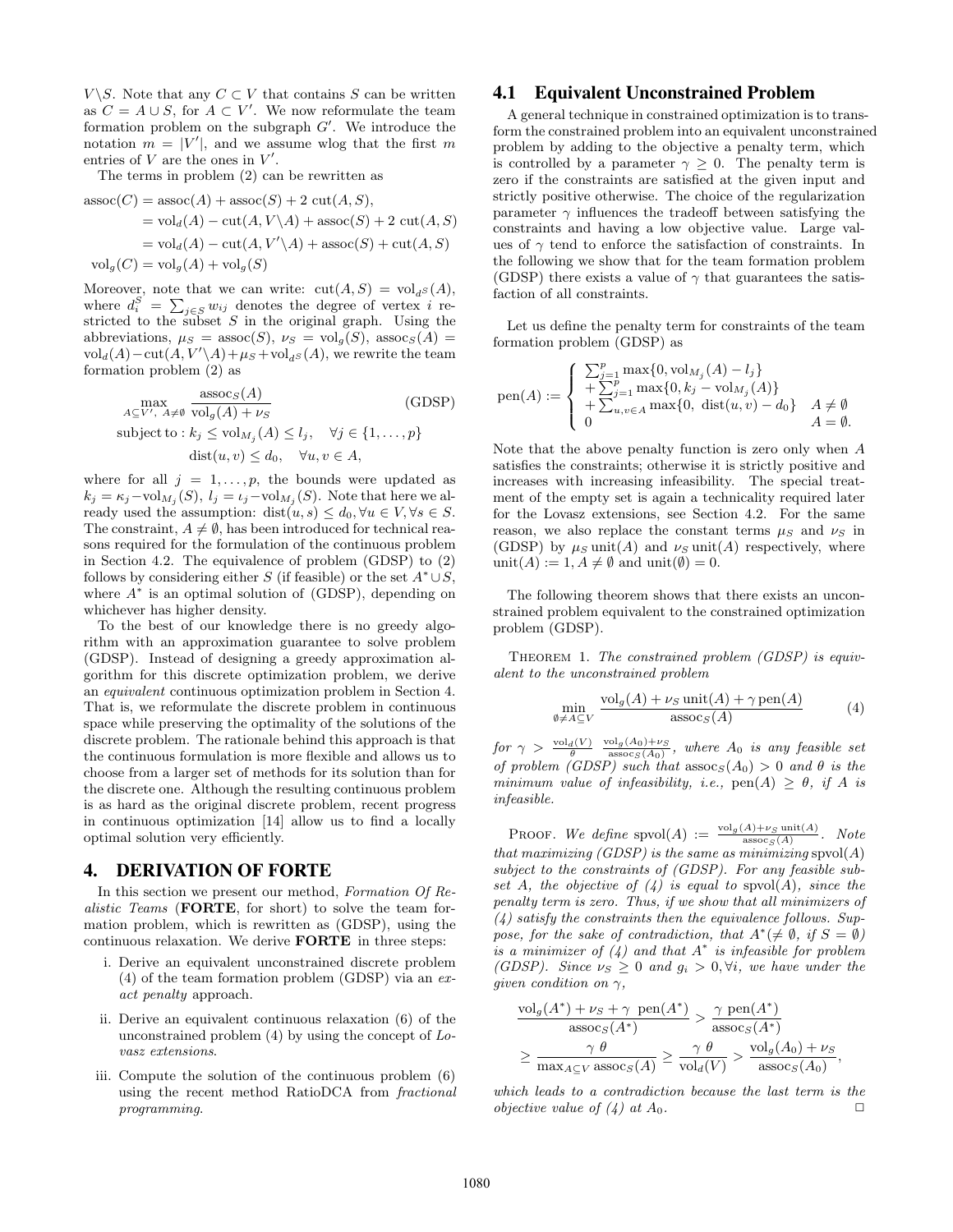#### **4.2 Equivalent Continuous Problem**

We will now derive a tight continuous relaxation of problem (4). This will lead us to a minimization problem over  $\mathbb{R}^m$ , which then can be handled more easily than the original discrete problem. The connection between the discrete and the continuous space is achieved via thresholding. Given a vector  $f \in \mathbb{R}^m$ , one can define the sets

$$
A_i := \{ j \in V | f_j \ge f_i \},\tag{5}
$$

by thresholding  $f$  at the value  $f_i$ . In order to go from functions on sets to functions on continuous space, we make use of the concept of Lovasz extensions.

DEFINITION 1. *(Lovasz extension)* Let  $R: 2^V \rightarrow \mathbb{R}$  be a set function with  $R(\emptyset) = 0$ , and let  $f \in \mathbb{R}^m$  be ordered in *ascending order*  $f_1 \leq f_2 \leq \cdots \leq f_m$ . The Lovasz extension  $R^L: \mathbb{R}^m \to \mathbb{R}$  of R is defined by

$$
R^{L}(f) = \sum_{i=1}^{m-1} R(A_{i+1}) (f_{i+1} - f_i) + R(V) f_1.
$$

Note that  $R^L(\mathbf{1}_A) = R(A)$  for all  $A \subset V$ , i.e.  $R^L$  is indeed an extension of R from  $2^V$  to  $\mathbb{R}^V$  ( $|V| = m$ ). In the following, given a set function  $R$ , we will denote its Lovasz extension by  $R^L$ . The explicit forms of the Lovasz extensions used in the derivation will be dealt with in Section 4.3.

In the following theorem we show the equivalence for GDSP. A more general result showing equivalence for fractional set programs can be found in [7].

Theorem 2. *The unconstrained discrete problem (4) is equivalent to the continuous problem*

$$
\min_{f \in \mathbb{R}_+^V'} \frac{\text{vol}_g^L(f) + \nu_S \text{ unit}^L(A) + \gamma \text{ pen}^L(f)}{\text{assoc}_S^L(f)} \tag{6}
$$

*for any*  $\gamma \geq 0$ *. Moreover, optimal thresholding of a mini* $mizer \, f^* \in \mathbb{R}_+^m,$ 

$$
A^* := \min_{A_i = \left\{ j \in V' | f_j^* \ge f_i^* \right\}, i = 1, \dots, m} \frac{\text{vol}_g(A_i) + \nu_S + \gamma \text{ pen}(A_i)}{\text{assoc}_S(A_i)},
$$

*yields a set*  $A^*$  *that is optimal for problem (4).* 

PROOF. Let  $R(A) = \text{vol}_g(A) + \nu_S \text{unit}(A) + \gamma \text{pen}(A)$ . *Then we have*

$$
\min_{A \subset V'} \frac{R(A)}{\mathrm{assoc}_S(A)} = \min_{A \subset V'} \frac{R^L(\mathbf{1}_A)}{\mathrm{assoc}^L_S(\mathbf{1}_A)} \ge \min_{f \in \mathbb{R}_+^{V'}} \frac{R^L(f)}{\mathrm{assoc}^L_S(f)},
$$

where in the first step we used the fact that  $R^L(f)$  and  $\operatorname{assoc}^L(f)$  are extensions of  $R(A)$  and  $\operatorname{assoc}(A)$ , respectively. *Below we first show that the above inequality also holds in the other direction, which then establishes that the optimum values of both problems are the same. The proof of the reverse direction will also imply that a set minimizer of the* problem  $(4)$  can be obtained from any minimizer  $f^*$  of  $(6)$ *via optimal thresholding.*

We first show that the optimal thresholding of any  $f \in \mathbb{R}^m_+$ *yields a set* A *such that* 1<sup>A</sup> *has an objective value at least as* *good as the one of* f*. This holds because*

$$
R^{L}(f) = \sum_{i=1}^{m-1} R(A_{i+1})(f_{i+1} - f_i) + f_1 R(V')
$$
  
= 
$$
\sum_{i=1}^{m-1} \frac{R(A_{i+1})}{\operatorname{assoc}_S(A_{i+1})} \operatorname{assoc}_S(A_{i+1})(f_{i+1} - f_i)
$$
  
+ 
$$
\frac{R(V')}{\operatorname{assoc}_S(V')} \operatorname{assoc}_S(V')f_1
$$
  

$$
\geq \min_{j=1,...m} \frac{R(A_j)}{\operatorname{assoc}_S(A_j)}
$$
  

$$
\left(\sum_{i=1}^{m-1} \operatorname{assoc}_S(A_{i+1})(f_{i+1} - f_i) + \operatorname{assoc}_S(V')f_1\right)
$$
  
= 
$$
\min_{j=1,...m} \frac{R(A_j)}{\operatorname{assoc}_S(A_j)} \operatorname{assoc}_S(f)
$$

*The third step follows from the fact that* f *is non-negative*  $(f_1 \geq 0)$  and ordered in ascending order, i.e.,  $f_{i+1} - f_i \geq$  $0, \forall i = 1, \ldots, m - 1$ . Since  $\operatorname{assoc}^L_S(f)$  is non-negative, the *final step implies that*

$$
\frac{R^L(f)}{\operatorname{assoc}_{S}^{L}(f)} \ge \min_{j=1,\dots m} \frac{R(A_j)}{\operatorname{assoc}_{S}(A_j)}.\tag{7}
$$

*Thus we have*

$$
\min_{f \in \mathbb{R}_+^V} \frac{R^L(f)}{\operatorname{assoc}^L_S(f)} \ge \min_{A \subset V'} \frac{R(A)}{\operatorname{assoc}_S(A)}.
$$

*From inequality (7), it follows that optimal thresholding of*  $f^*$  yields a set that is a minimizer of problem  $(4)$ .

Corollary 1. *The team formation problem (GDSP) is equivalent to the problem (6) if*  $\gamma$  *is chosen according to the condition given in Theorem 1.*

PROOF. This directly follows from Theorems 1 and 2.  $\Box$ 

While the continuous problem is as hard as the original discrete problem, recent ideas from continuous optimization [14] allow us to derive in the next section an algorithm for obtaining locally optimal solutions very efficiently.

#### **4.3 Algorithm for the Continuous Problem**

We now describe an algorithm for (approximately) solving the continuous optimization problem (6). The idea is to make use of the fact that the fractional optimization problem (6) has a special structure: as we will show in this section, it can be written as a special ratio of difference of convex (d.c.) functions, i.e. it has the form

$$
\min_{f \in \mathbb{R}_+^V} \frac{R_1(f) - R_2(f)}{S_1(f) - S_2(f)} := Q(f),\tag{8}
$$

where the functions  $R_1, R_2, S_1$  and  $S_2$  are positively onehomogeneous convex functions<sup>2</sup> and numerator and denominator are nonnegative. This reformulation then allows us to use a recent first order method called RatioDCA [14, 7].

 $\frac{1}{f}$ 

In order to find the explicit form of the convex functions, we first need to rewrite the penalty term as  $pen(A)$  =

 ${}^{2}$ A function f is said to be positively one-homogeneous if  $f(\alpha x) = \alpha f(x), \alpha \geq 0.$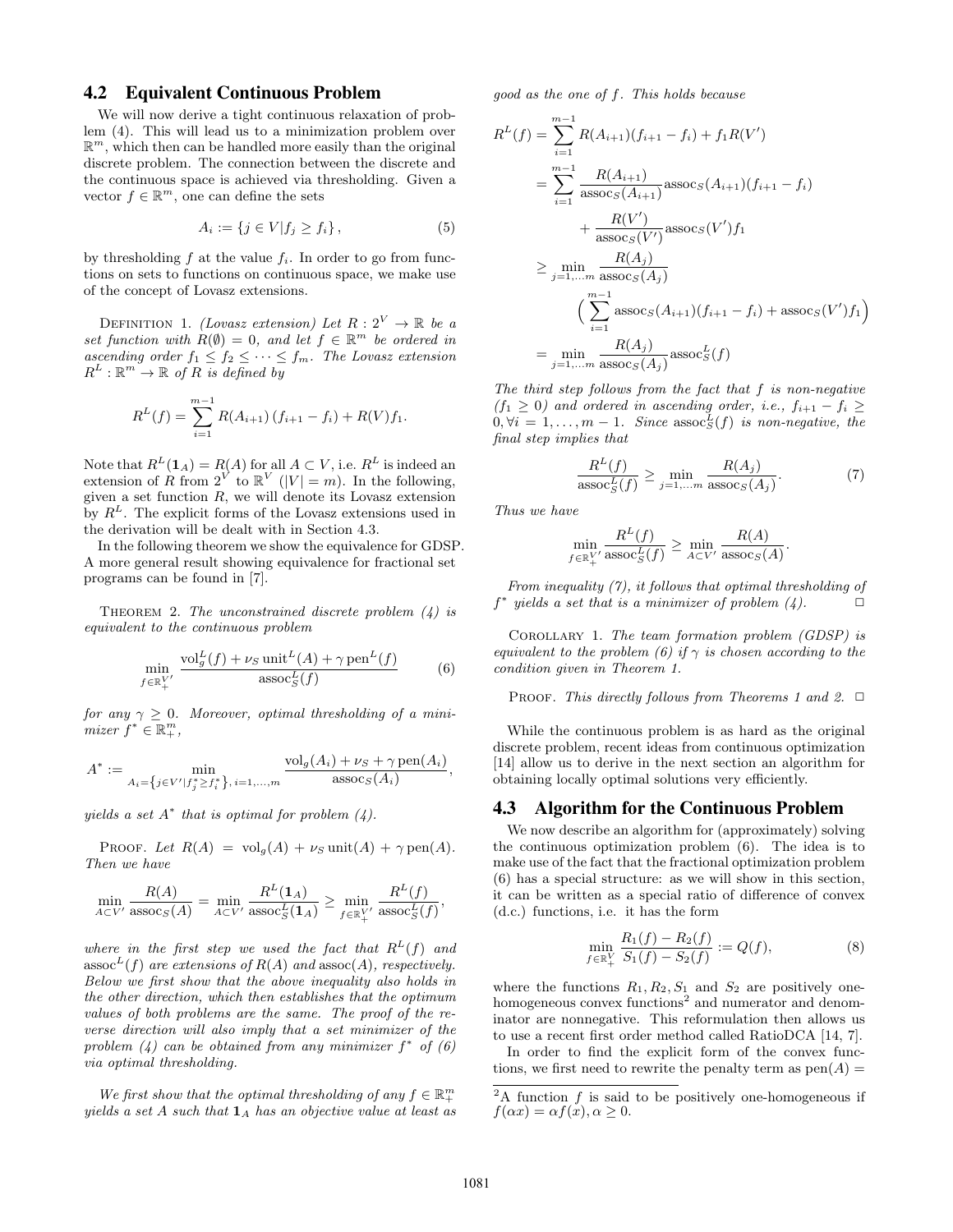$pen<sub>1</sub>(A) - pen<sub>2</sub>(A)$ , where

pen<sub>1</sub>(A) = 
$$
\sum_{j=1}^{p} \text{vol}_{M_j}(A) + \sum_{j=1}^{p} k_j \text{ unit}(A),
$$
  
pen<sub>2</sub>(A) =  $\sum_{j=1}^{p} \text{min}\{l_j, \text{vol}_{M_j}(A)\} + \sum_{j=1}^{p} \text{min}\{k_j, \text{vol}_{M_j}(A)\}$   
-  $\sum_{u,v \in A} \text{max}\{0, \text{ dist}(u, v) - d_0\}.$ 

Using this decomposition of  $pen(A)$ , we can now write down the functions  $R_1, R_2, S_1$  and  $S_2$  as

$$
R_1(f) = \text{vol}_{\rho}^L(f) + \sigma \max_i \{ f_i \}
$$
  
\n
$$
R_2(f) = \gamma \text{pen}_2^L(f)
$$
  
\n
$$
S_1(f) = \text{vol}_d^L(f) + \text{vol}_{d^S}^L(f) + \mu_S \max_i \{ f_i \}
$$
  
\n
$$
S_2(f) = \text{cut}^L(f).
$$

where  $\rho := g + \gamma \sum_{j=1}^p M_j$ ,  $\sigma := \nu_S + \gamma \sum_{j=1}^p k_j$ ,  $\text{pen}_2^L(f)$ denotes the Lovasz extension of  $pen<sub>2</sub>(A)$ , and

$$
\text{vol}_{h}^{L}(f) = \langle (h_{i})_{i=1}^{m}, f \rangle \text{, where } h \in \mathbb{R}^{n},
$$

$$
\text{cut}^{L}(f) = \frac{1}{2} \sum_{i,j=1}^{m} w_{ij} |f_{i} - f_{j}|.
$$

LEMMA 1. *Using the functions*  $R_1, R_2, S_1$  *and*  $S_2$  *defined above, the problem (6) can be rewritten in the form* (8)*. The* functions  $R_1, R_2, S_1$  and  $S_2$  are convex and positively one*homogeneous, and*  $R_1 - R_2$  *and*  $S_1 - S_2$  *are nonnegative.* 

PROOF. The denominator of (6) is given as  $\operatorname{assoc}^L_S(f)$  =  $\mathrm{vol}_d^L(f) - \mathrm{cut}^L(f) + \mathrm{vol}_{d^S}(f) + \mu_S \mathrm{unit}^L(f)$ , and the numerator is given as  $\text{vol}_g^L(f) + \nu_S \text{ unit}^L(A) + \gamma \text{ pen}^L(f)$ . Using Prop. 2.1 in [3] and the decomposition of  $pen(A)$  introduced earlier in this section, we can decompose  $pen^L(f)$  $pen_1^L(f) - pen_2^L(f)$ . The Lovasz extension of  $pen_1(A)$  is given as  $pen_1^L(f) = \sum_{j=1}^p vol_{M_j}^L(f) + \sum_{j=1}^p k_j \max_i \{f_i\}$ , and let  $pen_2^L(f)$  denote the Lovasz extension of  $pen_2(A)$  (an explicit form is not necessary, as shown later in this section). The equality between (6) and (8) then follows by simple rearranging of the terms.

The nonnegativity of the functions  $R_1 - R_2$  and  $S_1 - S_2$ follows from the nonnegativity of denominator and numerator of (6) and the definition of the Lovasz extension. Moreover, the Lovasz extensions of any set function is positively one-homogeneous [3].

Finally, the convexity of  $R_1$  and  $S_1$  follows as they are a non-negative combination of the convex functions  $\max_i \{f_i\}$ and  $\langle (h_i)_{i=1}^m, f \rangle$  for some  $h \in \mathbb{R}^n$ . The function  $S_2(f)$  =  $\mathrm{cut}^{L}(f)$  is well-known to be convex [3]. To show the convexity of  $R_2$ , we will show that the function  $pen_2(A)$  is submodular<sup>3</sup>. The convexity then follows from the fact that a set function is submodular if and only if its Lovasz extension is convex [3]. For the proof of the submodularity of the first two sums one uses the fact that the pointwise minimum of a constant and a increasing submodular function is again submodular. Writing  $D_{uv} := \max\{0, \text{ dist}(u, v) - d_0\}$ , the last sum can be written as  $-\sum_{u,v\in A}D_{uv}=-\sum_{u\in A,v\in V'}D_{uv}+$  $\sum_{u\in A, v\in V'\backslash A} D_{uv}$ . Using  $(d_D)_i = \sum_j D_{ij}$ , we can write its Lovasz extension as  $-\text{vol}_{d_D}(f) + \frac{1}{2} \sum_{i,j \in V'} D_{ij} |f_i - f_j|$ , which is a sum of a linear term and a convex term.

The reformulation of the problem in the form (8) enables us to apply a modification of the recently proposed

RatioDCA [14, 7], a method for the *local* minimization of objectives of the form  $(8)$  on the whole  $\mathbb{R}^m$ . Given an

RatioDCA [14] Minimization of a non-negative ratio of one-homogeneous d.c functions over  $\mathbb{R}^m_+$ 

1: Initialization:  $f^0 \in \mathbb{R}^m_+$ ,  $\lambda^0 = Q(f^0)$ 2: repeat 3:  $f^{l+1} = \arg \min R_1(u) + \lambda^l S_2(u) - \langle u, r_2(f^l) + \lambda^l s_1(f^l) \rangle$  $u\in\mathbb{R}^m_+$ ,  $||u||_2\leq 1$ where  $r_2(f^l) \in \partial R_2(f^l), s_1(f^l) \in \partial S_1(f^l)$ 4:  $\lambda^{l+1} = Q(f^{l+1})$  $5: \; \mathrm{until} \; \frac{\left| \lambda^{l+1} - \lambda^l \right|}{\lambda^l} < \epsilon$ 

initialization  $f_0$ , the above algorithm solves a sequence of convex optimization problems (line 3). Note that we do not need an explicit description of the terms  $S_1(f)$  and  $R_2(f)$ , but only elements of their sudifferential  $s_1(f) \in \partial S_1(f)$  resp.  $r_2(f) \in \partial R_2(f)$ . The explicit forms of the subgradients are given in the appendix. The convex problem (line 3) then has the form

$$
\min_{f \in \mathbb{R}^m_+} \frac{\lambda^l}{2} \sum_{i,j=1}^m w_{ij} |f_i - f_j| + \langle f, c \rangle + \sigma \max_i \{ f_i \}, \quad (9)
$$

where  $c = \rho - r_2(f^l) - \lambda^l s_1(f^l)$ . Note that (9) is a *non-smooth* problem. However, there exists an equivalent smooth dual problem, which we give below.

Lemma 2. *The problem* (9) *is equivalent to*

$$
\min_{\substack{\|\alpha\|_{\infty} \le 1\\ \alpha_{ij} = -\alpha_{ji}}} \min_{v \in S_m} \frac{1}{2} \left\| P_{\mathbb{R}^m_+} \left( -c - \frac{\lambda^l}{2} A \alpha - \sigma v \right) \right\|_2^2
$$

 $where A: \mathbb{R}^E \mapsto \mathbb{R}^V$  *with*  $(A\alpha)_i := \sum_j w_{ij} (\alpha_{ij} - \alpha_{ji}), P_{\mathbb{R}^m_+}$ *denotes the projection on the positive orthant and* S<sup>m</sup> *is the*  $simplex S_m = \{v \in \mathbb{R}^m \mid v_i \geq 0, \sum_{i=1}^m v_i = 1\}.$ 

PROOF. First we use the homogenity of the objective in the inner problem to eliminate the norm constraint. This yields the equivalent problem

$$
\min_{u \in \mathbb{R}^n_+} \sigma \max_i u_i + \frac{1}{2} ||u||_2^2 + \langle u, c \rangle + \frac{\lambda^l}{2} \sum_{i,j=1}^n w_{ij} |u_i - u_j|.
$$

We derive the dual problem as follows:

$$
\min_{u \in \mathbb{R}_{+}^{n}} \frac{\lambda^{l}}{2} \sum_{i,j=1}^{n} w_{ij} |u_{i} - u_{j}| + \sigma \max u_{i} + \frac{1}{2} ||u||_{2}^{2} + \langle u, c \rangle
$$
\n
$$
= \min_{u \in \mathbb{R}_{+}^{n}} \left\{ \max_{\substack{|\alpha| \leq 1 \\ \alpha_{ij} = -\alpha_{ji}}} \frac{\lambda^{l}}{2} \sum_{i,j=1}^{n} w_{ij} (u_{i} - u_{j}) \alpha_{ij} + \max_{v \in S_{n}} \sigma \langle u, v \rangle + \frac{1}{2} ||u||_{2}^{2} + \langle u, c \rangle \right\}
$$
\n
$$
= \max_{\substack{|\alpha| \leq 1 \\ \alpha_{ij} = -\alpha_{ji}}} \min_{u \in \mathbb{R}_{+}^{n}} \frac{1}{2} ||u||_{2}^{2} + \langle u, c + \frac{\lambda^{l}}{2} A \alpha + \sigma v \rangle,
$$

where  $(A\alpha)_i := \sum_j w_{ij} (\alpha_{ij} - \alpha_{ji}).$  The optimization over u has the solution  $u = P_{\mathbb{R}^n_+}(-c - \frac{\lambda^l}{2}A\alpha - \sigma v)$ . Plugging u into the objective and using that  $\langle P_{\mathbb{R}^n_+}(x), x \rangle = ||P_{\mathbb{R}^n_+}(x)||_2^2$ , we obtain the result.  $\hfill\Box$ 

<sup>&</sup>lt;sup>3</sup>A set function  $R: 2^V \to \mathbb{R}$  is submodular if for all  $A, B \subset$  $V, R(A \cup B) + R(A \cap B) \leq R(A) + R(B).$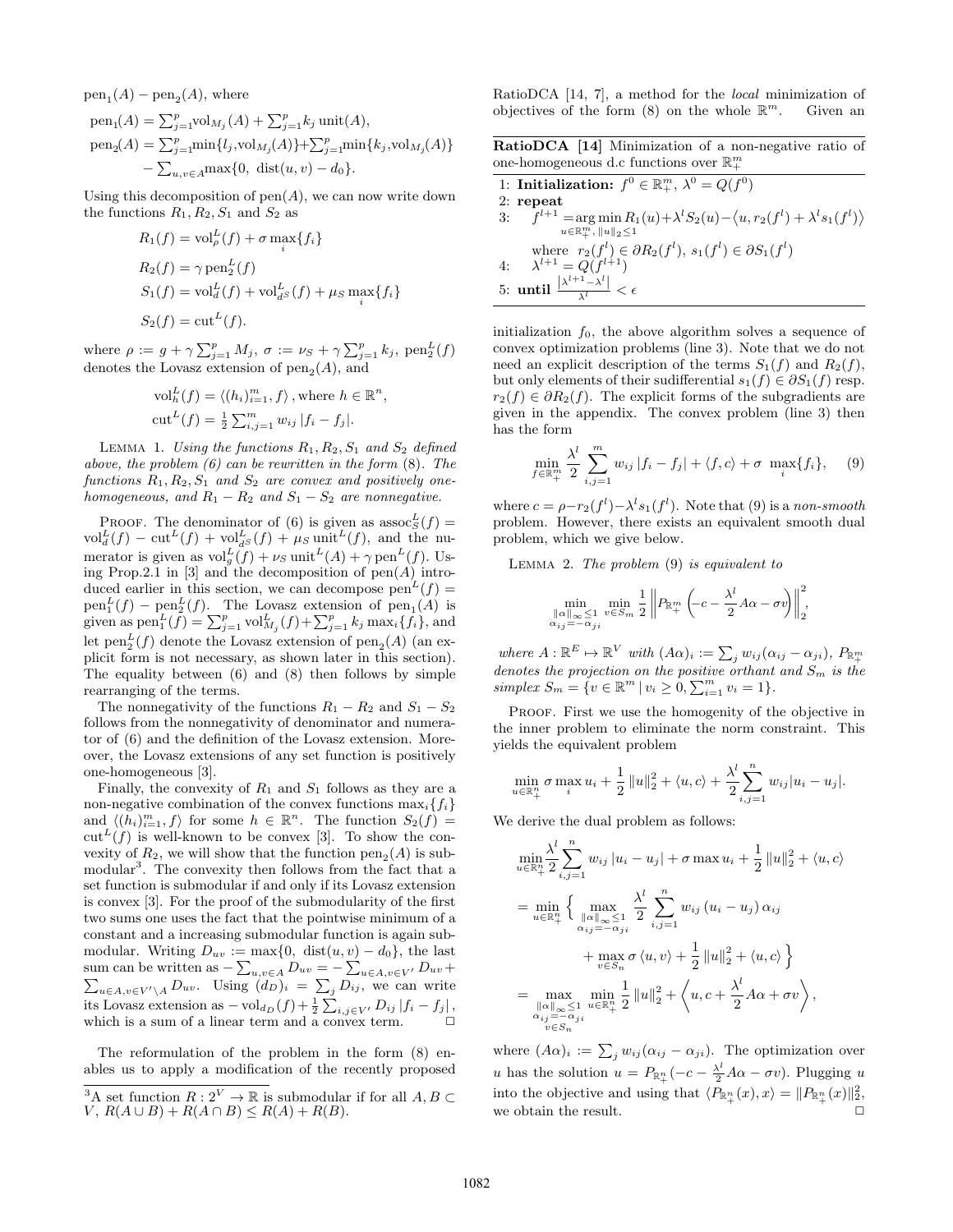The smooth dual problem can be solved very efficiently using recent scalable first order methods like FISTA [6], which has a guaranteed convergence rate of  $O(\frac{1}{k^2})$ , where k is the number of steps done in FISTA. The main part in the calculation of FISTA consists of a matrix-vector multiplication. As the social network is typically sparse, this operation costs  $O(m)$ , where m is the number of non-zeros of W.

RatioDCA [14], produces a strictly decreasing sequence  $f^l$ , i.e.,  $Q(f^{l+1}) < Q(f^l)$ , or terminates. This is a typical property of fast local methods in non-convex optimization. Moreover, the convex problem need not be solved to full accuracy; we can terminate the convex problem early, if the current  $f^l$  produces already sufficent descent in  $Q$ . As the number of required steps in the RatioDCA typically ranges between 5-20, the full method scales to large networks. Note that convergence to the global optimum of (8) cannot be guaranteed due to the non-convex nature of the problem. However, we have the following quality guarantee for the team formation problem.

Theorem 3. *Let* A<sup>0</sup> *be a feasible set for the problem* (GDSP) and  $\gamma$  *is chosen as in Theorem 1. Let*  $f^*$  *denote the result of RatioDCA after initializing with the vector*  $\mathbf{1}_{A_0}$ *, and let*  $A_{f^*}$  denote the set found by optimal thresholding of  $f^*$ . Ei*ther RatioDCA terminates after one iteration, or produces* Af<sup>∗</sup> *which satisfies all the constraints of the team formation problem (GDSP) and*

$$
\frac{\operatorname{assoc}_S(A_{f^*})}{\operatorname{vol}_g(A_{f^*}) + \nu_S} > \frac{\operatorname{assoc}_S(A_0)}{\operatorname{vol}_g(A_0) + \nu_S}.
$$

PROOF. RatioDCA generates a decreasing sequence  $\{f^l\}$ such that  $Q(f^{l+1}) < Q(f^l)$  until it terminates [14]. We have  $Q(f^1) < Q(\mathbf{1}_{A_0})$ , if the algorithm does not stop in one step. *As shown in Theorem (2) optimal thresholding of* f 1 *yields a set* A<sup>f</sup> *that achieves smaller objective on the corresponding set function. Since the chosen value of*  $\gamma$  *guarantees the satisfaction of the constraints,*  $A_f$  *has to be feasible.*  $\Box$ 

# **5. LP RELAXATION OF GDSP**

Recall that our team formation problem based on the density objective is rewritten as the following GDSP after integrating the subset constraint:

$$
\max_{A \subseteq V'} \frac{\operatorname{assoc}_S(A)}{\operatorname{vol}_g(A) + \nu_S}
$$
\n
$$
\text{subject to: } k_j \le \operatorname{vol}_{M_j}(A) \le l_j, \quad \forall j \in \{1, \dots, p\}
$$
\n
$$
\operatorname{dist}(u, v) \le d_0, \quad \forall u, v \in A
$$
\n
$$
(10)
$$

Note that here we do not require the additional constraint,  $A \neq \emptyset$ , that we added to (GDSP). In this section we show that there exists a Linear programming (LP) relaxation for this problem. The LP relaxation can be solved optimally in polynomial time and provides an upper bound on the optimum value of GDSP. In practice such an upper bound is useful to check the quality of the solutions found by approximation algorithms.

THEOREM 4. The following LP is a relaxation of the Gen*eralized Densest Subgraph Problem (10).*

$$
\max_{t \in \mathbb{R}, f \in \mathbb{R}^{V'}, \alpha \in \mathbb{R}^{E'}} \sum_{i,j=1}^{m} w_{ij} \alpha_{ij} + 2 \langle d^S, f \rangle + t\mu_S \qquad (11)
$$
\nsubject to:  $tk_j \le \langle M_j, f \rangle \le tl_j, \quad \forall j \in \{1, ..., p\}$   
\n $f_u + f_v \le t, \quad \forall u, v : \text{dist}(u, v) > d_0$   
\n $t \ge 0, \quad \alpha_{ij} \le f_i, \quad \alpha_{ij} \le f_j, \quad \forall (i, j) \in E'$   
\n $0 \le f_i \le t, \quad \forall i \in V', \quad \alpha_{ij} \ge 0, \quad \forall (i, j) \in E'$   
\n $\langle g, f \rangle + t\nu_S = 1.$ 

where  $V' = V \setminus S$ , E' is the set of edges induced by V'.

PROOF. The following problem is equivalent to (10), be*cause (i) for every feasible set* A *of* (10)*, there exist corresponding feasible* y, X given by  $y = \mathbf{1}_A$ ,  $X_{ij} = \min\{y_i, y_j\}$ , *with the same objective value and (ii) an optimal solution of the following problem always satisfies*  $X_{ij}^* = \min\{y_i^*, y_j^*\}.$ 

$$
\max_{y \in \{0, 1\}^{V'}, X \in \{0, 1\}^{E'}} \frac{2 \sum_{i < j} w_{ij} X_{ij} + 2 \langle d^S, y \rangle + \mu_S}{\langle g, y \rangle + \nu_S}
$$
\n
$$
\text{subject to: } k_j \le \langle M_j, y \rangle \le l_j, \quad \forall j \in \{1, \dots, p\}
$$
\n
$$
y_u + y_v \le 1, \quad \forall u, v : \text{dist}(u, v) > d_0
$$
\n
$$
X_{ij} \le y_i, \quad X_{ij} \le y_j, \quad \forall (i, j) \in E'
$$

*Relaxing the integrality constraints and using the substitution,*  $X_{ij} = \frac{\alpha_{ij}}{t}$  and  $y_i = \frac{f_i}{t}$ , we obtain the relaxation:

$$
\max_{t \in \mathbb{R}, f \in \mathbb{R}^{V'}, \alpha \in \mathbb{R}^{E'}} \frac{2 \sum_{i < j} w_{ij} \alpha_{ij} + 2 \langle d^S, f \rangle + t\mu_S}{\langle g, f \rangle + t\nu_S}
$$
\nsubject to:  $tk_j \leq \langle M_j, f \rangle \leq tl_j, \quad \forall j \in \{1, ..., p\}$   
\n $f_u + f_v \leq t, \quad \forall u, v : \text{dist}(u, v) > d_0$   
\n $t \geq 0, \quad \alpha_{ij} \leq f_i, \quad \alpha_{ij} \leq f_j, \quad \forall (i, j) \in E'$   
\n $0 \leq f_i \leq t, \quad \forall i \in V', \quad \alpha_{ij} \geq 0, \quad \forall (i, j) \in E'$ 

*Since this problem is invariant under scaling, we can fix the scale by setting the denominator to 1, which yields the*  $equivalent LP stated in the theorem.$ 

Note that the solution  $f^*$  of the LP (11) is, in general, not integral, i.e.,  $f^* \notin \{0,1\}^{V'}$ . One can use standard techniques of randomized rounding or optimal thresholding to derive an integral solution from  $f^*$ . However, the resulting integral solution may not necessarily give a subset that satisfies the constraints of (10). In the special case when there are only lower bound constraints, i.e., problem (3), one can obtain a feasible set A for problem  $(3)$  by thresholding  $f^*$ (see  $(5)$ ) according to the objective of  $(10)$ . This is possible in this special case because there is always a threshold  $f_i^*$ which yields a non-empty subset  $A_i$  (in the worst case the full set  $V'$ ) satisfying all the lower bound constraints. In our experiments on problem (3), we derived a feasible set from the solution of LP in this fashion by choosing the threshold that yields a subset that satisfies the constraints and has the highest objective value.

Note that the LP relaxation (11) is vacuous with respect to upper bound constraints in the sense that given  $f \in \mathbb{R}^m$ that does not satisfy the upper bound constraints of the LP (11) one can construct  $\tilde{f}$ , feasible for the LP by rescaling f without changing the objective of the LP. This implies that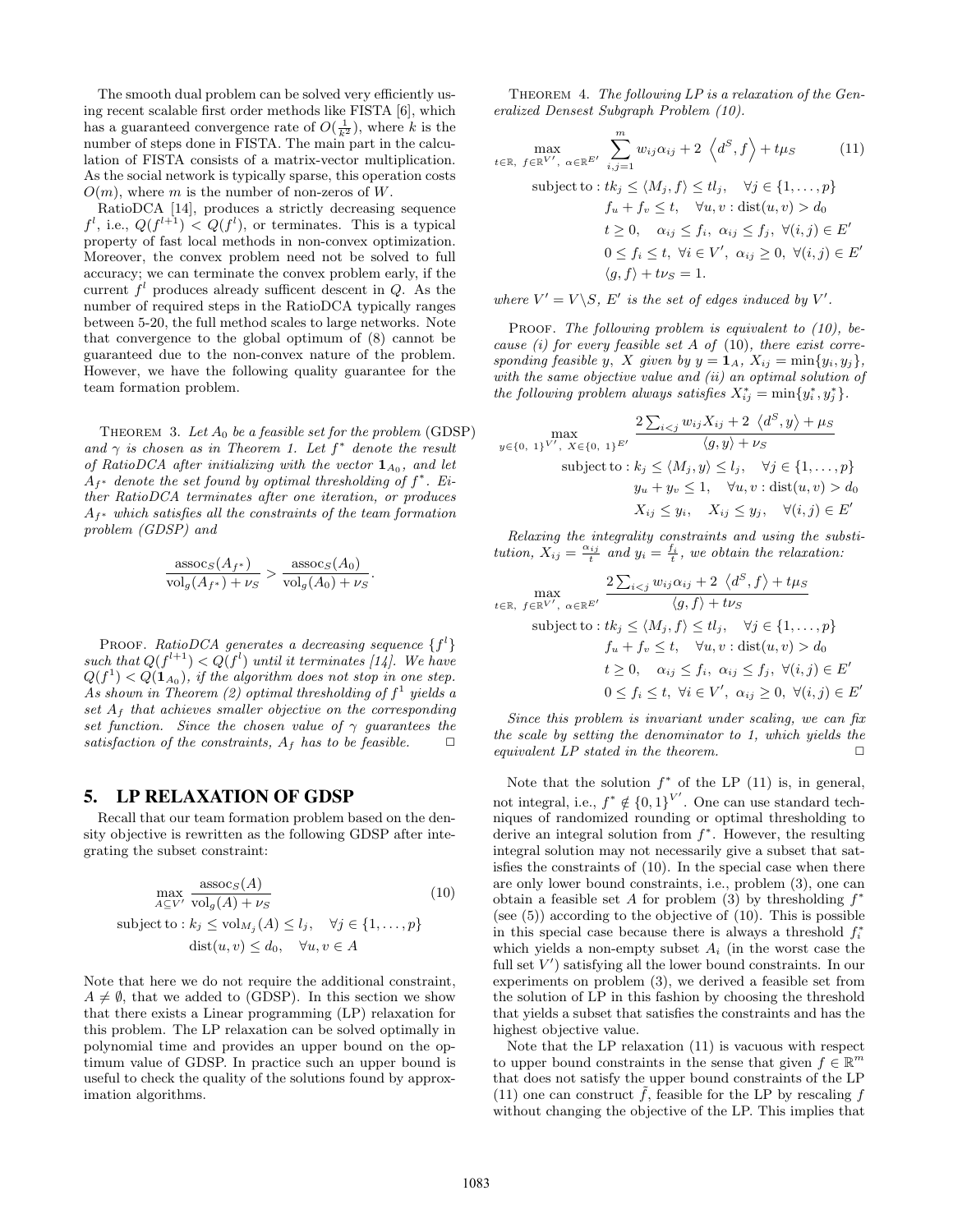one can always transform the solution of the unconstrained problem into a feasible solution when there are only upper bound constraints. However, in the presence of lower bound or subset constraints, such a rescaling does not yield a feasible solution and hence the LP relaxation is useful on the instances of (10) with at least one lower bound or a subset constraint (i.e.,  $\nu_S > 0$ ).

# **6. EXPERIMENTS**

We now empirically show that **FORTE** consistently produces high quality compact teams. We also show that the quality guarantee given by Theorem 3 is useful in practice as our method often improves a given sub-optimal solution.

#### **6.1 Experimental Setup**

Since we are not aware of any publicly available real world datasets for the team formation problem, we use, as in [12], a scientific collaboration network extracted from the DBLP database. Similar to [12], we restrict ourselves to four fields of computer science: Databases (DB), Theory (T), Data Mining (DM), Artificial Intelligence (AI). Conferences that we consider for each field are given as follows:  $DB = \{SIG - \}$ MOD, VLDB, ICDE, ICDT, PODS}, T = {SODA, FOCS, STOC, STACS, ICALP, ESA}, DM = {WWW, KDD, SDM, PKDD, ICDM, WSDM}, AI = {IJCAI, NIPS, ICML, COLT, UAI, CVPR}.

For our team formation problem, the skill set is given by  $A = {DB, T, DM, AI}$ . Any author who has at least three publications in any of the above 23 conferences is considered to be an expert. In our DBLP co-author graph, a vertex corresponds to an expert and an edge between two experts indicates prior collaboration between them. The weight of the edge is the number of shared publications. Since the resulting co-author graph is disconnected, we take its largest connected component (of size 9264) for our experiments.

Directly solving the non-convex problem (6) for the value of  $\gamma$  given in Theorem 1 often yields poor results. Hence in our implementation of FORTE we adopt the following strategy. We first solve the unconstrained version of problem (6) (i.e.,  $\gamma = 0$ ) and then iteratively solve (6) for increasing values of  $\gamma$  until all constraints are satisfied. In each iteration, we increase  $\gamma$  only for those constraints which were infeasible in the previous iteration; in this way, each penalty term is regulated by different value of  $\gamma$ . Moreover, the solution obtained in the previous iteration of  $\gamma$  is used as the starting point for the current iteration.

#### **6.2 Quantitative Evaluation**

In this section we perform a quantitative evaluation of our method in the special case of the team formation problem with lower bound constraints and  $g_i = 1 \forall i$  (problem (3)). We evaluate the performance of our method against the greedy method proposed in [12], refered to as mdAlk. Similar to the experiments of [12], an expert is defined to have a skill level of 1 in skill  $j$ , if he/she has a publication in any of the conferences corresponding to the skill  $j$ . As done in [12], we create random tasks for different values of skill size,  $k = \{3, 8, 13, 18, 23, 28\}$ . For each value of k we sample k skills with replacement from the skill set  $\mathcal{A} = \{DB, T, DM,$ AI}. For example if  $k = 3$ , a sample might contain  $\{DB, DB, \}$ T}, which means that the random task requires at least two experts from the skill DB and one expert from the skill T.

In Figure 1, we show for each method the densities, sizes and runtimes for the different skill sizes  $k$ , averaged over 10 random runs. In the first plot, we also show the optimal values of the LP relaxation in (11). Note that this provides an upper bound on the optimal value of (GDSP). We can obtain feasible solutions from the LP relaxation of (GDSP) via thresholding (see Section 5), which are shown in the plot as LPfeas. Furthermore, the plots contain the results obtained when the solutions of LPfeas and mdAlk are used as the initializations for **FORTE** (in each of the  $\gamma$  iteration).

The plots show that FORTE always produces teams of higher densities and smaller sizes compared to **mdAlk** and LPfeas. Furthermore, LPfeas produces better results than the greedy method in several cases in terms of densities and sizes of the obtained teams. The results of mdAlk+FORTE and LPfeas+FORTE further show that our method is able improve the sub-optimal solutions of mdAlk and LPfeas significantly and achieves almost similar results as that of FORTE which was started with the unconstrained solution of (6). Under the worst-case assumption that the upper bound on (GDSP) computed using the LP is the optimal value, the solution of **FORTE** is  $94\% - 99\%$  optimal (depending on  $k$ ).

### **6.3 Qualitative Evaluation**

In this experiment, we assess the quality of the teams obtained for several tasks with different skill requirements. Here we consider the team formation problem (GDSP) in its more general setting. We use the generalized density objective of  $(1)$  where each vertex is given a rank  $r_i$ , which we define based on the number of publications of the corresponding expert. For each skill, we rank the experts according to the number of his/her publications in the conferences corresponding to the skill. In this way each expert gets four different rankings; the total rank of an expert is then the minimum of these four ranks. The main advantage of such a ranking is that the experts that have higher skill are given preference, thus producing more competent teams. Note that we choose a relative measure like rank as the vertex weights instead of an absolute quantity like number of publications, since the distribution of the number of publications varies between different fields. In practice such a ranking is always available and hence, in our opinion, should be incorporated.

Furthermore, in order to identify the main area of expertise of each expert, we consider his/her relative number of publications. Each expert is defined to have a skill level of 1 in skill  $j$  if he has more than 25% of his/her publications in the conferences corresponding to skill  $j$ . As a distance function between authors, we use the shortest path on the *unweighted version* of the DBLP graph, i.e. two experts are at a distance of two, if the shortest path between the corresponding vertices in the unweighted DBLP graph contains two edges. Note that in general the distance function can come from other general sources beyond the input graph, but here we had to rely on the graph distance because of lack of other information.

In order to assess the *competence* of the found teams, we use the list of the 10000 most cited authors of Citeseer [1]. Note that in contrast to the skill-based ranking discussed above, this list is only used in the evaluation and *not* in the construction of the graph. We compute the average inverse rank as in [12] as  $AIR := 1000 \cdot \sum_{i=1}^{k} \frac{1}{R_i}$ , where k is the size of the team and  $R_i$  is the rank of expert i on the Citeseer list of 10000 most cited authors. For authors not contained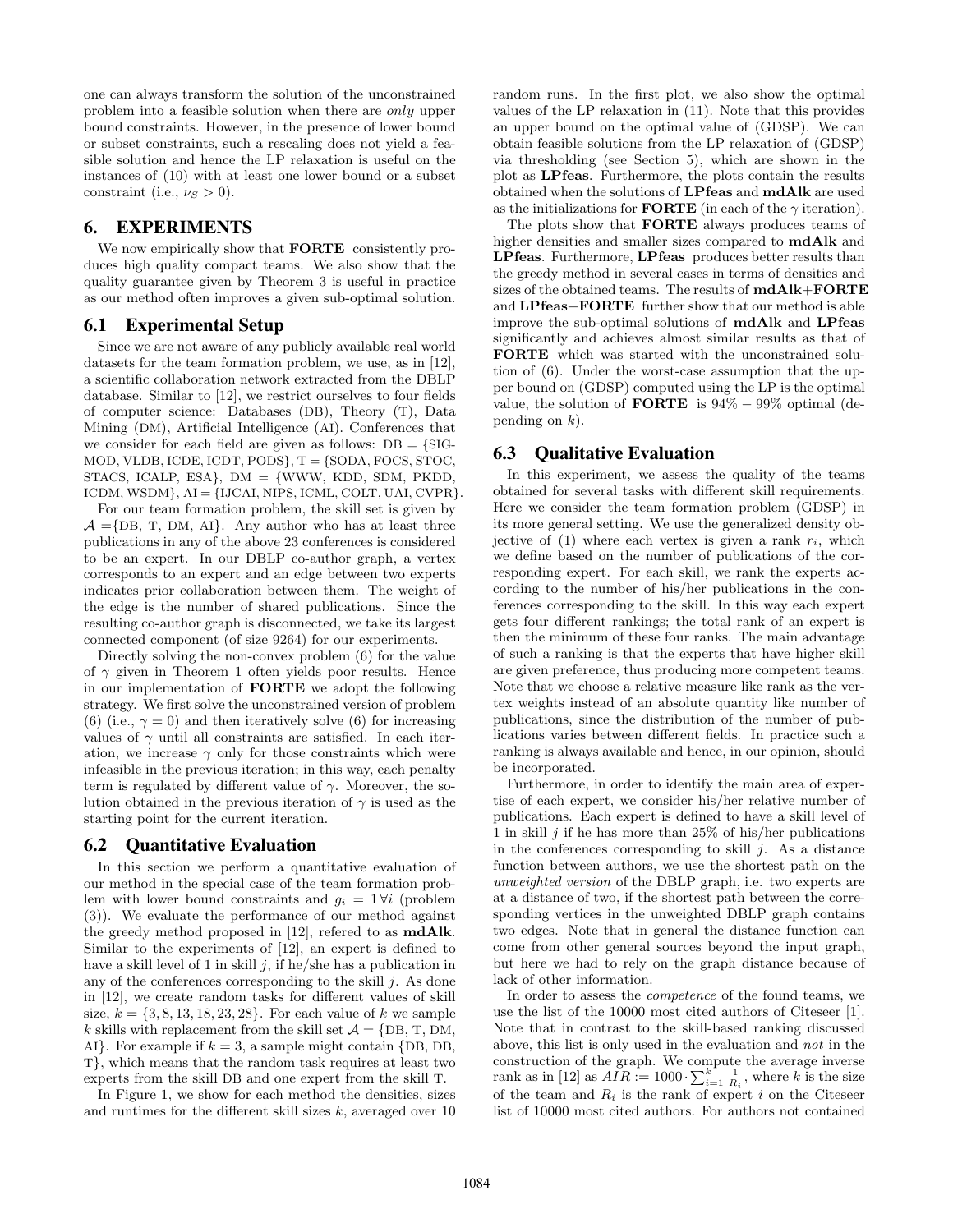

Figure 1: Densities, team sizes and runtimes of mdAlk, our method (FORTE), a feasible point constructed from the LP (LPfeas), and FORTE initialized with LPfeas and mdAlk, averaged over 10 trials. All versions of (FORTE) significantly outperform mdAlk, and LPfeas both in terms of densities and sizes of the teams found. The densities of FORTE are close to the upper bound on the optimum of the GDSP given by the LP.

on the list we set  $R_i = 10001$ . We also report the densities of the teams found in order to assess their *compatibility*.

We create several tasks with various constraints and compare the teams produced by FORTE, mdAlk and LPfeas (feasible solution derived from the LP relaxation). Note that in our implementation we extended the mdAlk algorithm of [12] to incorporate general vertex weights, using Dinkelbach's method from fractional programming [11]. The results for these tasks are shown in Table 1. We report the upper bound given by the LP relaxation, density value, AIR as well as number and sizes of the connected components. Furthermore, we give the names and the Citeseer ranks of the team members who have rank at most 1000. Note that mdAlk could only be applied to some of the tasks and LPfeas failed to find a feasible team in several cases.

As a first task we show the unconstrained solution where we maximize density without any constraints. Note that this problem is optimally solvable in polynomial time and all methods find the optimal solution. The second task asks for at least three experts with skill DB. Here again all methods return the same team, which is indeed optimal since the LP bound agrees with the density of the obtained team.

Next we illustrate the usefulness of the additional modeling freedom of our formulation by giving an example task where obtaining meaningful, connected teams is not possible with the lower bound constraints alone. Consider a task where we need at least four experts having skill AI (Task 3). For this, all methods return the same disconnected team of size seven where only four members have the skill AI. The other three experts possess skills DB and DM and are densely connected among themselves. One can see from the LP bound that this team is again optimal. This example illustrates the major drawback of the density based objective which while preferring higher density subgraphs compromises on the connectivity of the solution. Our further experiments revealed that the subgraph corresponding to the skill AI is less densely connected (relative to the other skills) and forming coherent teams in this case is difficult without specifying additional requirements. With the help of subset and distance based constraints supported by FORTE, we can now impose the team requirements more precisely and obtain meaningful teams. In Task 4, we require that Andrew Y. Ng is the team leader and that all experts of the team should be within a distance of two from each other in terms of the underlying co-author graph. The result of our method is a densely connected and highly ranked team of size four with a density of 3.89. Note that this is very close to the LP bound of 3.91. The feasible solution obtained by LPfeas is worse than our result both in terms of density and AIR. The greedy method mdAlk cannot be applied to this task because of the distance constraint. In Task 5 we choose Bernhard Schoelkopf as the team leader while keeping the constraints from the previous task. Out of the three methods, only FORTE can solve this problem. It produces a large disconnected team, many members of which are highly skilled experts from the skill DM and have strong connections among themselves. To filter these densely connected members of high expertise, we introduce a budget constraint in Task 6, where we define the cost of the team as the total number of publications of its members. Again this task can be solved only by FORTE which produces a compact team of four well-known AI experts. A slightly better solution is obtained when FORTE is initialized with the infeasible solution of the LP relaxation as shown (only in this task). This is an indication that on more difficult instances of (GDSP), it pays off to run FORTE with more than one starting point to get the best results. The solution of the LP, possibly infeasible, is a good starting point apart from the unconstrained solution of (6).

Tasks 7, 8 and 9 provide some additional teams found by FORTE for other tasks involving upper and lower bound constraints on different skills. As noted in Section 5 the LP bound is loose in the presence of upper bound constraints and this is also the reason why it was not possible to derive a feasible solution from the LP relaxation in these cases. In fact the LP bounds for these tasks remain the same even if the upper bound constraints are dropped from these tasks.

# **7. CONCLUSIONS**

By incorporating various realistic constraints we have made a step forward towards a realistic formulation of the team formation problem. Our method finds qualitatively better teams that are more compact and have higher densities than those found by the greedy method [12]. Our linear programming relaxation not only allows us to check the solution quality but also provides a good starting point for our nonconvex method. However, arguably, a potential downside of a density-based approach is that it does not guarantee connected components. A further extension of our approach could aim at incorporating "connectedness" or a relaxed version of it as an additional constraint.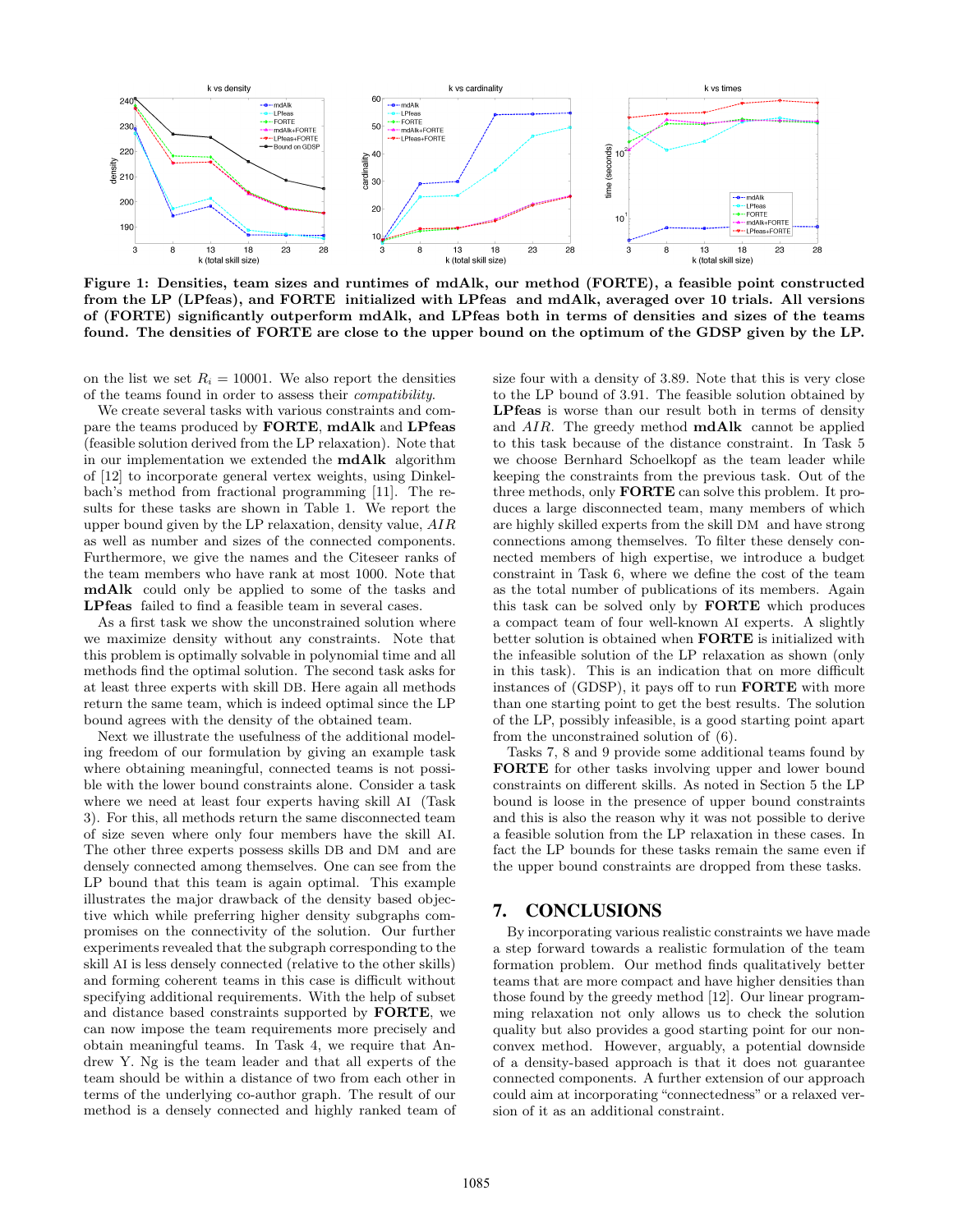| <b>Task</b>                                 | <b>FORTE</b>                                                                                         | mdAlk                                                                 | <b>LPfeas</b>                                                         |
|---------------------------------------------|------------------------------------------------------------------------------------------------------|-----------------------------------------------------------------------|-----------------------------------------------------------------------|
| Task 1:<br>Uncon-                           | $\#\mathrm{Comps}:$ 1 (2) Density: 32.7                                                              | $1(2)$ Density: 32.7<br>#Comps:                                       | #Comps: 1 (2) Density: 32.7                                           |
| strained                                    | AIR: 11.1                                                                                            | AIR: 11.1                                                             | AIR: 11.1                                                             |
| $(LP$ bound: 32.7)                          | Jiawei Han (54), Philip S. Yu                                                                        | Jiawei Han (54), Philip S. Yu                                         | Jiawei Han (54), Philip S. Yu                                         |
|                                             | (279)                                                                                                | (279)                                                                 | (279)                                                                 |
| Task 2: $DB \geq 3$                         | $\#\mathrm{Comps}:$ 1 (3) Density: 29.8                                                              | #Comps: 1 (3) Density: 29.8                                           | #Comps: 1 (3) Density: 29.8                                           |
| (LP bound: 29.8)                            | AIR: 7.56                                                                                            | AIR: 7.56                                                             | AIR: 7.56                                                             |
|                                             | Jiawei Han (54), Philip S. Yu                                                                        | Jiawei Han (54), Philip S. Yu                                         | Jiawei Han (54), Philip S. Yu                                         |
|                                             | $(279) (+1)$                                                                                         | $(279) (+1)$                                                          | $(279) (+1)$                                                          |
| Task 3: $AI>4$                              | $(1,3,3)$ Density:<br>#Comps:<br>3                                                                   | $\overline{\text{\#Comps}:}$<br>$(1,3,3)$ Density:<br>3               | $(1,3,3)$ Density:<br>#Comps:<br>3 <sup>1</sup>                       |
| $(LP$ bound: 16.6)                          | $16.6$ AIR: $10.3$                                                                                   | 16.6 AIR: 10.3                                                        | 16.6 AIR: 10.3                                                        |
|                                             | Michael I. Jordan (28), Jiawei                                                                       | Michael I. Jordan (28), Jiawei                                        | Michael I. Jordan (28), Jiawei                                        |
|                                             | Han $(54)$ , Daphne Koller (127),<br>Philip S. Yu $(279)$ , Andrew Y.                                | Han $(54)$ , Daphne Koller (127),<br>Philip S. Yu $(279)$ , Andrew Y. | Han $(54)$ , Daphne Koller (127),<br>Philip S. Yu $(279)$ , Andrew Y. |
|                                             | Ng (345), Bernhard Schoelkopf                                                                        | Ng (345), Bernhard Schoelkopf                                         | Ng (345), Bernhard Schoelkopf                                         |
|                                             | $(364) (+1)$                                                                                         | $(364) (+1)$                                                          | $(364) (+1)$                                                          |
| Task 4:<br>$AI \geq 4$ ,                    | #Comps: 1 (4) Density: 3.89 AIR: 14.2                                                                |                                                                       | #Comps: 1 (6) Density: 3.5                                            |
| $dist_G(u, v) \leq 2$ ,                     | Michael I. Jordan (28), Sebastian Thrun (97), Daphne Koller                                          |                                                                       | AIR: 12.5                                                             |
| $S = \{Andrew Ng\}$                         | $(127)$ , Andrew Y. Ng $(345)$                                                                       |                                                                       | Michael I. Jordan (28), Ge-                                           |
| $(LP$ bound: 3.91)                          |                                                                                                      |                                                                       | offrey E. Hinton $(61)$ , Sebas-                                      |
|                                             |                                                                                                      |                                                                       | tian Thrun (97), Daphne Koller                                        |
|                                             |                                                                                                      |                                                                       | $(127)$ , Andrew Y. Ng $(345)$ ,                                      |
|                                             |                                                                                                      |                                                                       | Zoubin Ghahramani (577)                                               |
| Task 5:<br>$AI \geq 4$ ,                    | $\#Comps: 2(11,1)$ Density: 3.54 AIR: 3.94                                                           |                                                                       |                                                                       |
| $dist_G(u, v) \leq 2$ ,                     | Jiawei Han $(54)$ , Christos Faloutsos $(140)$ , Thomas S. Huang $(146)$ , Philip S. Yu (279), Zheng |                                                                       |                                                                       |
| $S = {B.Schoelkopf}$                        | Chen (308), Bernhard Schoelkopf (364), Wei-Ying Ma (523), Ke Wang (580) $(+4)$                       |                                                                       |                                                                       |
| $(LP$ bound: 6.11)                          |                                                                                                      |                                                                       |                                                                       |
| Task 6:<br>$AI \geq 4$ ,                    | $\# \text{Comps:}$ 1 (4) Density: 1.24 AIR: 1.82                                                     |                                                                       |                                                                       |
| $dist_G(u, v) \leq 2$ ,                     | Alex J. Smola $(335)$ , Bernhard Schoelkopf $(364)$ $(+2)$                                           |                                                                       |                                                                       |
| $S = {B.Schoelkopf}$                        | LP+FORTE: $\# \text{Comps: } 2$ (2,2) Density: 1.77 AIR: 2.73                                        |                                                                       |                                                                       |
| $\sum_i c_i \leq 255$<br>$(LP$ bound: 2.06) | Robert E. Schapire (293), Alex J. Smola (335), Bernhard Schoelkopf (364), Yoram Singer (568)         |                                                                       |                                                                       |
| Task 7: $3\leq$ DB $\leq$ 6,                | $#Comps: 1 (10) Density: 9.52 AIR: 4.96$                                                             |                                                                       |                                                                       |
| $DM>10$ ,                                   | Haixun Wang (50), Jiawei Han (54), Philip S. Yu (279), Zheng Chen (308), Ke Wang (580)               |                                                                       |                                                                       |
| (LP bound: 11.3)                            | $(+5)$                                                                                               |                                                                       |                                                                       |
| Task 8: $2 \leq DB \leq 5$ ,                | $\#Comps: 3 (1,12,3)$ Density: 7.4 AIR: 5.06                                                         |                                                                       |                                                                       |
| $10 \leq DM \leq 15$ ,                      | Michael I. Jordan (28), Jiawei Han (54), Daphne Koller (127), Philip S. Yu (279), Zheng Chen         |                                                                       |                                                                       |
| $5 \leq AI \leq 10$                         | (308), Andrew Y. Ng (345), Bernhard Schoelkopf (364), Wei-Ying Ma (523), Divyakant Agrawal           |                                                                       |                                                                       |
| $(LP$ bound: 10.7)                          | $(591) (+7)$                                                                                         |                                                                       |                                                                       |
| Task 9:<br>$AI \leq 2$ ,                    | $\# \text{Comps: } 3$ (2,2,2) Density: 6.17 AIR: 1.53                                                |                                                                       |                                                                       |
| $T\geq 2,  C \leq 6$                        | Didier Dubois (426), Micha Sharir (447), Divyakant Agrawal (591), Henri Prade (713), Pankaj          |                                                                       |                                                                       |
| (LP bound: 19)                              | K. Agarwal $(770) (+1)$                                                                              |                                                                       |                                                                       |

Table 1: Teams formed by FORTE, mdAlk and LPfeas for various tasks. We list the number and sizes of the found components, the (generalized) maximum density as well as the average inverse rank (AIR) based on the Citeseer list. Finally, we give name and rank of each team member with rank at most 1000. Experts who do not have the skill required by the task but are still included in the team are shown in *italic font*.

#### **Acknowledgements**

We gratefully acknowledge support from the Excellence Cluster MMCI at Saarland University funded by the German Research Foundation (DFG) and the project NOLEPRO funded by the European Research Council (ERC).

# **APPENDIX**

The subgradient of  $S_1(f)$  is given by  $s_1(f) = d + d^S +$  $\mu_S I_{max}(f)$ , where  $I_{max}(f)$  is the indicator function of the largest entry of  $f$ . For the subgradient of  $R_2$ , using Prop. 2.2. in [3], we obtain for the subgradient  $t_{(l_i, M_j)}$  of the terms of the form  $\min\{l_j, \text{vol}_{M_j}(A)\},\$ 

$$
(t_{(l_j,M_j)}(f))_i = \begin{cases} 0 & \text{vol}_{M_j}(A_{i+1}) > l_j \\ l_j - \text{vol}_{M_j}(A_{i+1}) & \text{vol}_{M_j}(A_i) \ge l_j, \\ M_{ij} & \text{vol}_{M_j}(A_i) < l_j \end{cases}
$$

.

Defining  $D_{uv} := \max\{0, \text{ dist}(u, v) - d_0\}$ , an element of the subgradient of the second term of  $R_2$  is given as  $d_D - p(f)$ , where  $(d_D)_i = \sum_j D_{ij}$  and  $p(f)_i \in \left\{ \sum_{j=1}^m D_{ij} u_{ij} \mid u_{ij} \right\}$  $-u_{ji}, u_{ij} \in \text{sign}(f_i - f_j)$ , where  $\text{sgn}(x) := +1$ , if  $x > 0$ ; -1 if  $x < 0$ ; [-1, 1], if  $x = 0$ . In total, we obtain for the subgradient  $r_2(f)$  of  $R_2(f)$ ,

$$
r_2(f) = \gamma \sum_{j=1}^p t_{(l_j,M_j)}(f) + \gamma \sum_{j=1}^p t_{(k_j,M_j)}(f) + \gamma(p(f) - d_D).
$$